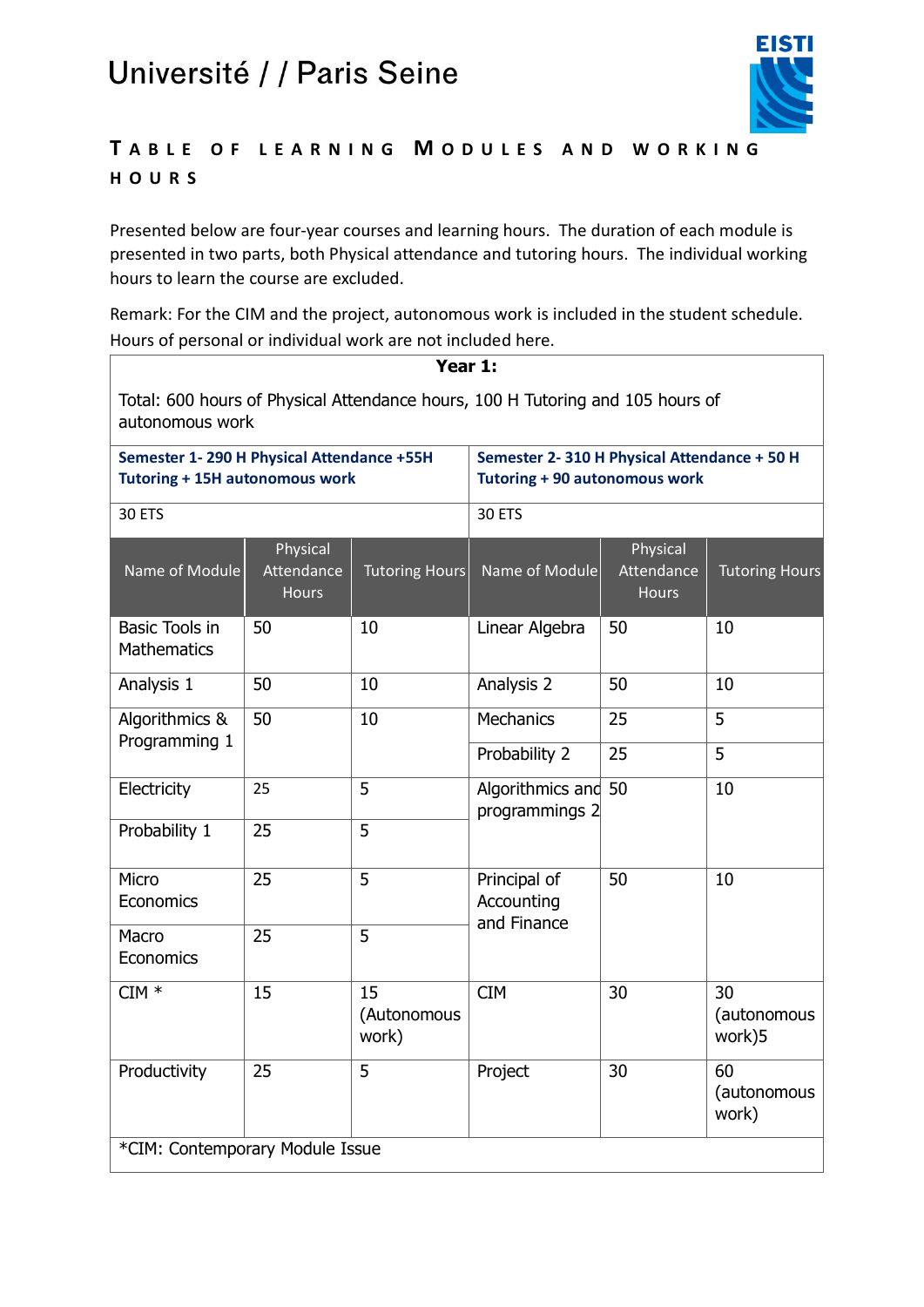# Université / / Paris Seine



| Year <sub>2</sub>                                                                     |                                        |                            |                                                                              |                                        |                            |  |  |
|---------------------------------------------------------------------------------------|----------------------------------------|----------------------------|------------------------------------------------------------------------------|----------------------------------------|----------------------------|--|--|
| Total 605 Physical Attendance hours, 100 Tutoring hours and 105 autonomous work hours |                                        |                            |                                                                              |                                        |                            |  |  |
| Semester 1-295 H Physical Attendance +50H<br><b>Tutoring + 75h autonomous work</b>    |                                        |                            | Semester 2-310 H Physical Attendance + 50 H<br>Tutoring+90 h autonomous work |                                        |                            |  |  |
| 30 ETS                                                                                |                                        |                            | 30 ETS                                                                       |                                        |                            |  |  |
| Name of<br>Module                                                                     | Physical<br>Attendance<br><b>Hours</b> | <b>Tutoring Hours</b>      | Name of Module                                                               | Physical<br>Attendance<br><b>Hours</b> | <b>Tutoring Hours</b>      |  |  |
| Bilinear Algebra                                                                      | 25                                     | 5                          | <b>Series</b>                                                                | 50                                     | 10                         |  |  |
| Logic<br>Programming                                                                  | 25                                     | 5                          |                                                                              |                                        |                            |  |  |
| Analysis in Rn<br>and PDE                                                             | 50                                     | 10                         | <b>Statistics</b>                                                            | 25                                     | 5                          |  |  |
|                                                                                       |                                        |                            | Data Analysis                                                                | 25                                     | 5                          |  |  |
| Object Analysis<br>& Java<br>Programming                                              | 50                                     | 10                         | Computer<br><b>Networks</b>                                                  | 25                                     | 5                          |  |  |
|                                                                                       |                                        |                            | Operating Systems                                                            | 25                                     | 5                          |  |  |
| Relational                                                                            | 50                                     | 10                         | Electromagnetism                                                             | 25                                     | 5                          |  |  |
| Database<br>(deeper)                                                                  |                                        |                            | <b>Wave Physics</b>                                                          | 25                                     | 5                          |  |  |
| Project<br>Management                                                                 | 25                                     | 5                          | Managerial<br>Accounting                                                     | 25                                     | 5                          |  |  |
| Deeper 2.1                                                                            | 25                                     | 5                          | Deeper 2.2                                                                   | 25                                     | 5                          |  |  |
| <b>CIM</b>                                                                            | 15                                     | 15<br>(autonomous<br>work) | <b>CIM</b>                                                                   | 30                                     | 30<br>(autonomous<br>work) |  |  |
| Project (4)                                                                           | 30                                     | 60<br>(autonomous<br>work) | Project (4)                                                                  | 30                                     | 60<br>(autonomous<br>work) |  |  |
| *CIM: Contemporary Issue Module                                                       |                                        |                            |                                                                              |                                        |                            |  |  |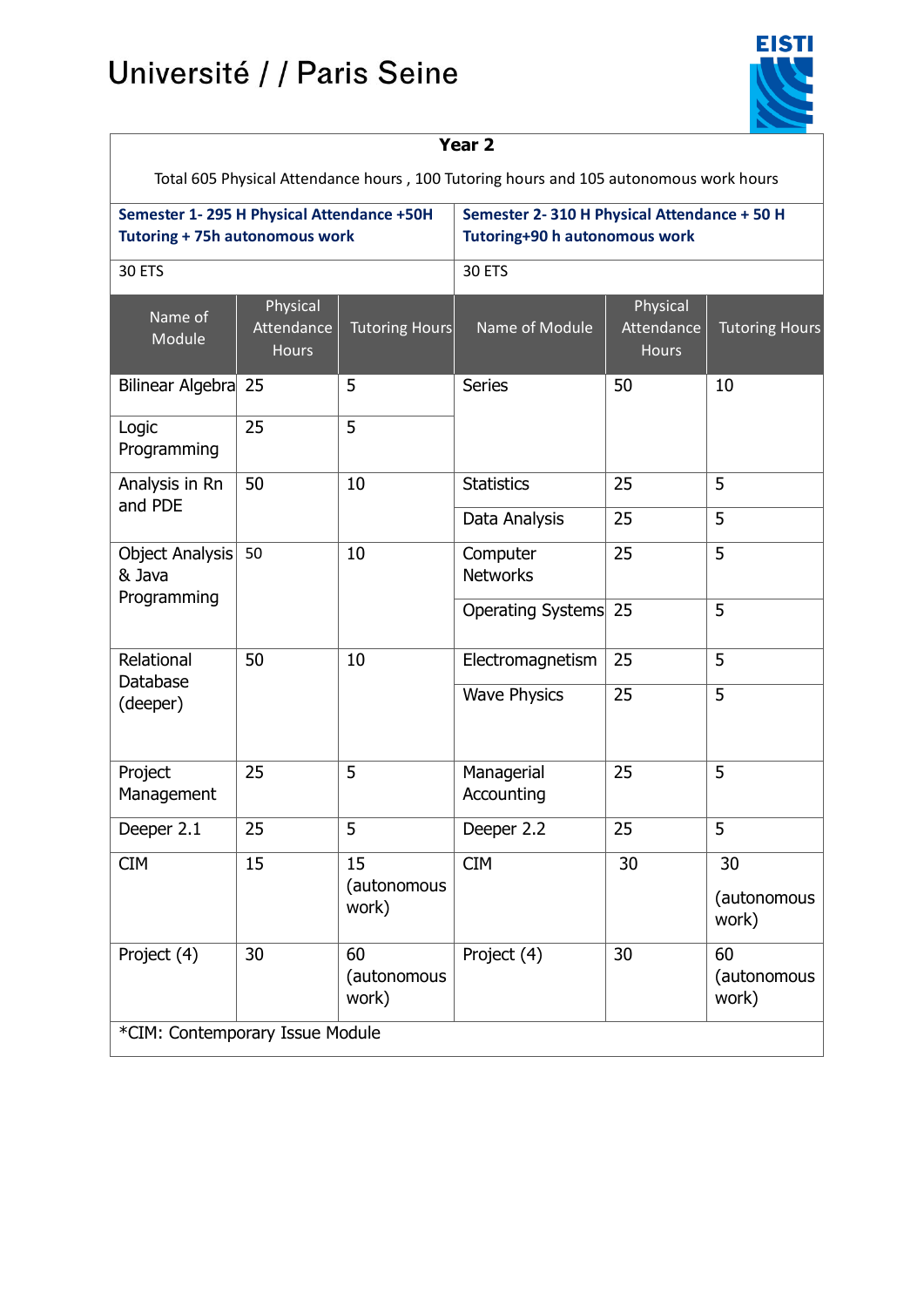# Université / / Paris Seine

 $\mathbf{r}$ 



| Year 3                                                                                  |                                        |                            |                                                                                       |                                        |                          |  |  |
|-----------------------------------------------------------------------------------------|----------------------------------------|----------------------------|---------------------------------------------------------------------------------------|----------------------------------------|--------------------------|--|--|
| Total 505 Physical Attendance hours and 80 Tutoring hours and 195 autonomous work hours |                                        |                            |                                                                                       |                                        |                          |  |  |
| Semester 1-295 H Physical Attendance + 50 H<br><b>Tutoring + 75h autonomous work</b>    |                                        |                            | Semester 2-210 H Physical Attendance + 30 H<br>Tutoring + 120h autonomous work        |                                        |                          |  |  |
| 30 ETS                                                                                  |                                        |                            | 30 ETS                                                                                |                                        |                          |  |  |
| Name of Module                                                                          | Physical<br>Attendance<br><b>Hours</b> | <b>Tutoring Hours</b>      | Name of Module                                                                        | Physical<br>Attendance<br><b>Hours</b> | <b>Tutoring Hours</b>    |  |  |
| Complexibility,<br>Decidability and<br><b>Graph Theory</b>                              | 50                                     | 10                         | Heuristics,<br>Artificial<br>Intelligence,<br>Machine and<br>Deep learning            | 50                                     | 10                       |  |  |
| Data Mining                                                                             | 25                                     | 5                          | Time series<br>analytics and<br>mining: Stream<br>Analytics &<br>Forecasting<br>Model | 50                                     | 10                       |  |  |
| Data Integration<br>(Data Analytics<br>included)                                        | 25                                     | 5                          |                                                                                       |                                        |                          |  |  |
| Parallel &<br><b>Distributed</b><br>Processing                                          | 25                                     | 5                          | Deeper 3.2                                                                            | 50                                     | 10                       |  |  |
| Dynamic Web<br>Programming                                                              | 25                                     | 5                          |                                                                                       |                                        |                          |  |  |
| Logistics and<br>Knowledge<br>Representation<br>(Deeper)                                | 25                                     | 5                          | <b>CIM</b>                                                                            | 30                                     | 30<br>autonomous<br>work |  |  |
| Introduction to<br>Information<br>theory                                                | 25                                     | 5                          | Project                                                                               | 30                                     | 90<br>autonomous<br>work |  |  |
| Deeper 3.1                                                                              | 50                                     | 10                         | Internship (16 weeks)                                                                 |                                        |                          |  |  |
| <b>CIM</b>                                                                              | 15                                     | 15<br>(autonomous<br>work) |                                                                                       |                                        |                          |  |  |
| Project (4)                                                                             | 30                                     | 60<br>(autonomous<br>work  |                                                                                       |                                        |                          |  |  |
| *CIM: Contemporary Issue Module                                                         |                                        |                            |                                                                                       |                                        |                          |  |  |

#### **Year 3**